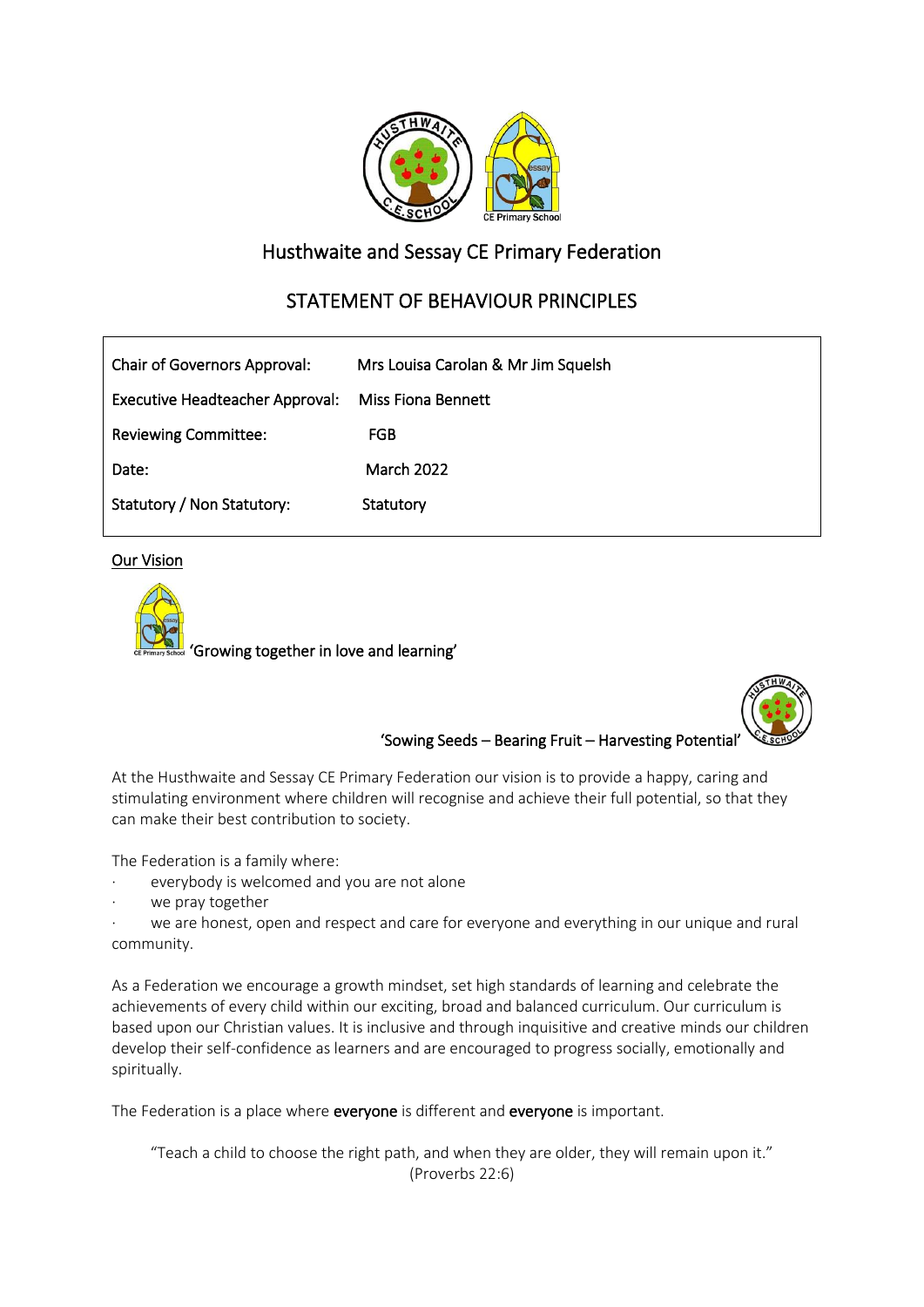#### **Written Statement of Behaviour Principles**

#### **Rationale and purpose**

1. This statement was written and approved by the Governing Body. It will be reviewed annually, in line with the Department for Education guidance, and in line with the school's Behaviour Policy.

2. This statement has been drawn up in accordance with the Education and Inspections Act, 2006, and DfE guidance Behaviour and Discipline in Schools, January 2016.

3. The purpose of this statement is to provide guidance for the Executive Headteacher in drawing up the school's Behaviour Policy so that it reflects the shared aspirations and beliefs of Governors, staff and parents for the pupils in the school as well as taking full account of law and guidance on behaviour matters. It is intended to help all school staff to be aware of and understand the extent of their powers in respect of discipline and sanctions and how to use them. Staff should be confident that they have the governors' support when following this guidance.

4. The school's Behaviour Policy is publicised to staff and families on the school website.

### **Principles**

1. The Governing Body of The Husthwaite and Sessay CE Primary Federation has consistently high expectations of our pupil's behaviour without exception. We believe that excellent behaviour is imperative in order to ensure that all children's right to an outstanding education is respected. We believe all children should understand that it is the responsibility of staff, pupils and members of the school community to uphold and maintain our Christian school values of:

Husthwaite – Respect, Challenge, Community, Caring and Sharing, Enjoyment and Christian Roots.

Sessay – Respect, Challenge, Trust, Friendship, Responsibility and Enjoyment.

2. Every pupil understands and respects that they have the right to be heard, to learn and to be safe in body and mind, to be valued and respected, and learn free from the disruption of others.

3. Every pupil has the right to learn in a safe environment.

4. All pupils, staff and visitors are free from any form of discrimination.

5. Staff and volunteers set consistently high expectations of all pupils with no excuses.

6. School will work in partnership with children, parents and staff to uphold consistently high expectations of their behaviour and modelling at all times.

7. School's behaviour principles and Behaviour Policy is available to, and understood, by all pupils, staff and parents.

8. The school's legal duties under the Equality Act, 2010 in respect of safeguarding, pupils with special educational needs and/or disabilities, and all vulnerable pupils, is set out in the Behaviour Policy and know to all staff.

9. Rewards, sanctions and reasonable force are used consistently by staff, in line with the behaviour policy. Exclusions will only be used as a last resort, and NYCC processes will be adhered to with permanent and fixed-term exclusions.

11. Pupils are helped to take responsibility for their actions.